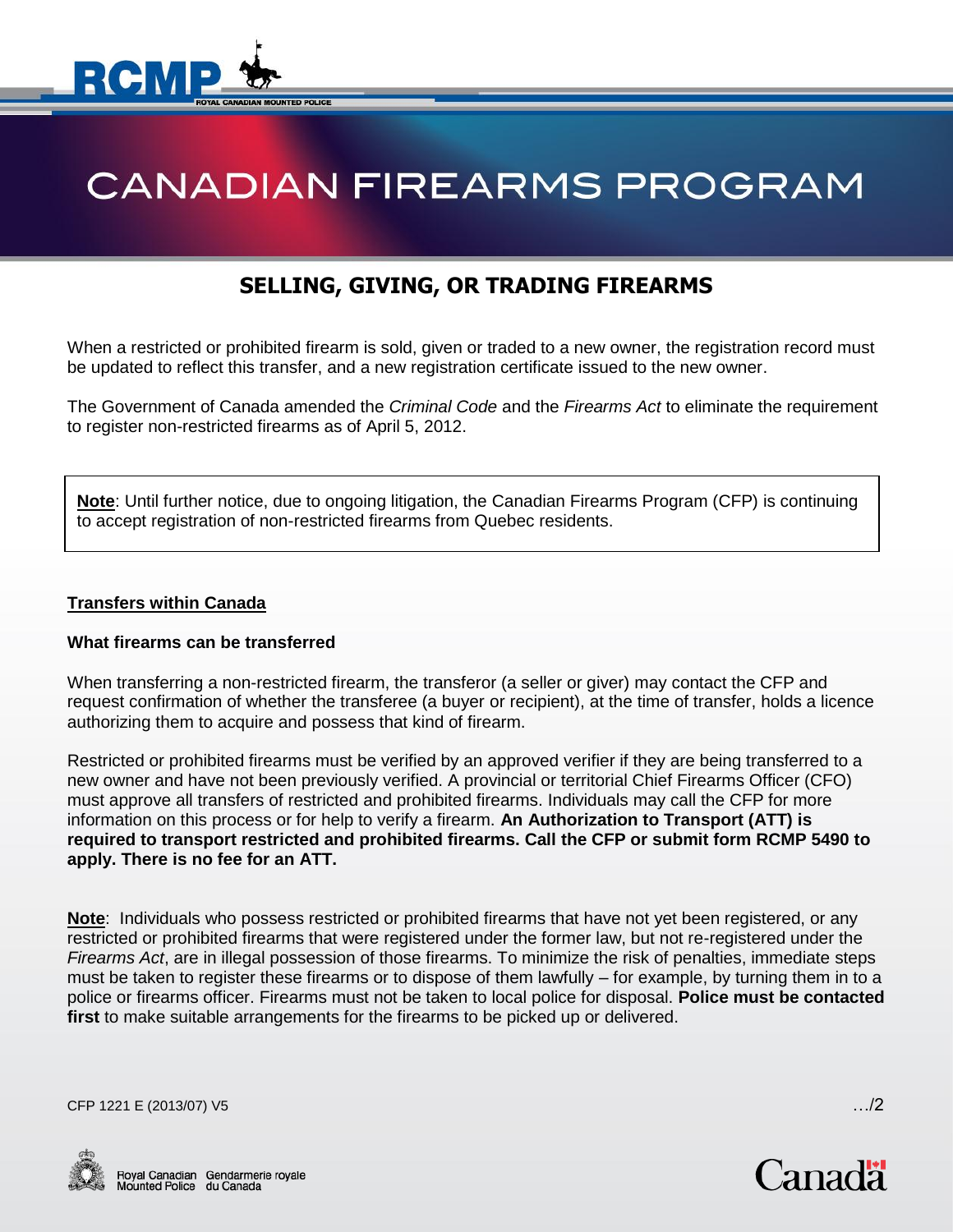# **Who can be a transferee**

In Canada, a firearm may only be transferred to one of the following:

- an adult (18 or older) with a Possession and Acquisition Licence (PAL) that is valid for that class of firearm;
- a business, museum, or other organization with a Firearms Business Licence; or
- a public service agency for example, a police force, a police academy or certain government departments or agencies.

# **How to transfer a firearm**

# **Online transfers**

The online service can be used to transfer restricted or prohibited firearms in the following situations:

- a business buys from, or sells to, an individual;
- a business buys from, or sells to, another business or museum; or
- a business sells to a public service agency.

The business would initiate the transfer, identify either the transferee or transferor, and obtain the required information in order to complete the transfer.

# **Telephone transfers**

Transfers of non-restricted firearms (where both residents are outside Quebec) can be conducted without contacting the CFP, as registration is no longer required for this class of firearm. The transferor is nevertheless required to verify that the transferee has a valid PAL. The transferor can call the CFP toll-free number (1-800-731-4000) to confirm the validity of the transferee's licence before making a sale.

Transfers of restricted firearms by telephone can be carried out by calling the CFP and selecting the transfer option from the menu of services. Callers should have the following information ready when they call:

- Their full name, address and firearms licence number, if they are an individual transferor.
- Their business licence and identification number, if they are a business transferor.
- Their PAL number, name and address, if they are an individual transferee.
- Their business licence and identification number, if they are a business transferee.
- The registration certificate number and firearm identification number for the restricted firearm.

The person who initiates the transfer will be given a reference number, which must be transmitted to the other party for them to reference when they call. The CFP must speak with both parties to positively identify them before the transfer can be approved. A business may, however, identify the buyer or seller involved in the transfer.

Transfers of restricted firearms are sent to the CFO for the jurisdiction, who will review the transfer, to ensure that the transferee is acquiring the firearm for one of the permitted purposes set out in section 28 of the *Firearms Act*. In addition, the transferee will need to obtain an ATT to transport the firearm to its new location.

For telephone transfers of prohibited firearms, please call the CFP. …/3